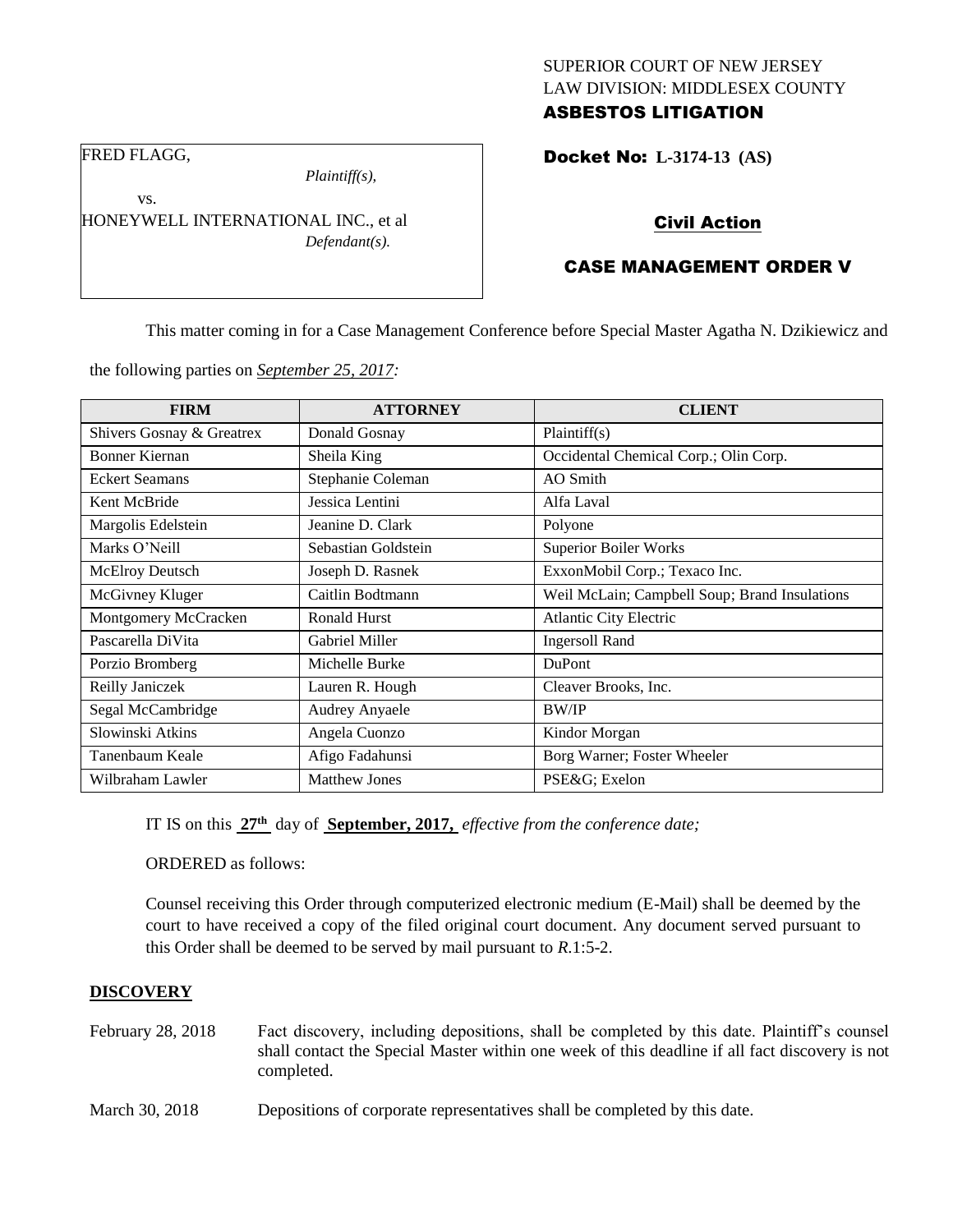## **EARLY SETTLEMENT**

April 13, 2018 Settlement demands shall be served on all counsel and the Special Master by this date.

## **SUMMARY JUDGMENT MOTION PRACTICE**

| April 13, 2018 | Plaintiff's counsel shall advise, in writing, of intent not to oppose motions by this date. |  |  |
|----------------|---------------------------------------------------------------------------------------------|--|--|
|                |                                                                                             |  |  |

- April 27, 2018 Summary judgment motions shall be filed no later than this date.
- May 25, 2018 Last return date for summary judgment motions.

#### **MEDICAL DEFENSE**

August 17, 2018 Defendants shall identify its medical experts and serve medical reports, if any, by this date. **In addition, defendants shall notify plaintiff's counsel (as well as all counsel of record) of a joinder in an expert medical defense by this date.**

## **LIABILITY EXPERT REPORTS**

- June 29, 2018 Plaintiff shall identify its liability experts and serve liability expert reports or a certified expert statement by this date or waive any opportunity to rely on liability expert testimony.
- August 17, 2018 Defendants shall identify its liability experts and serve liability expert reports, if any, by this date or waive any opportunity to rely on liability expert testimony.

#### **ECONOMIST EXPERT REPORTS**

- June 29, 2018 Plaintiff shall identify its expert economists and serve expert economist report(s), if any, by this date or waive any opportunity to rely on economic expert testimony.
- August 17, 2018 Defendants shall identify its expert economists and serve expert economist report(s), if any, by this date or waive any opportunity to rely on economic expert testimony.

## **EXPERT DEPOSITIONS**

September 14, 2018 Expert depositions shall be completed by this date. To the extent that plaintiff and defendant generic experts have been deposed before, the parties seeking that deposition in this case must file an application before the Special Master and demonstrate the necessity for that deposition. To the extent possible, documents requested in a deposition notice directed to an expert shall be produced three days in advance of the expert deposition. The expert shall not be required to produce documents that are readily accessible in the public domain.

#### **PRE-TRIAL AND TRIAL**

January 18, 2018 The settlement conference previously scheduled on this date is **cancelled**.

September 18, 2018 @ 1:30pm Settlement conference. All defense counsel shall appear with authority to negotiate settlement and have a representative authorized to negotiate settlement available by phone. Any request to be excused from the settlement conference shall be made to the Special Master no later than 4:00pm of the day prior to the conference.

 $\_$  ,  $\_$  ,  $\_$  ,  $\_$  ,  $\_$  ,  $\_$  ,  $\_$  ,  $\_$  ,  $\_$  ,  $\_$  ,  $\_$  ,  $\_$  ,  $\_$  ,  $\_$  ,  $\_$  ,  $\_$  ,  $\_$  ,  $\_$  ,  $\_$  ,  $\_$  ,  $\_$  ,  $\_$  ,  $\_$  ,  $\_$  ,  $\_$  ,  $\_$  ,  $\_$  ,  $\_$  ,  $\_$  ,  $\_$  ,  $\_$  ,  $\_$  ,  $\_$  ,  $\_$  ,  $\_$  ,  $\_$  ,  $\_$  ,